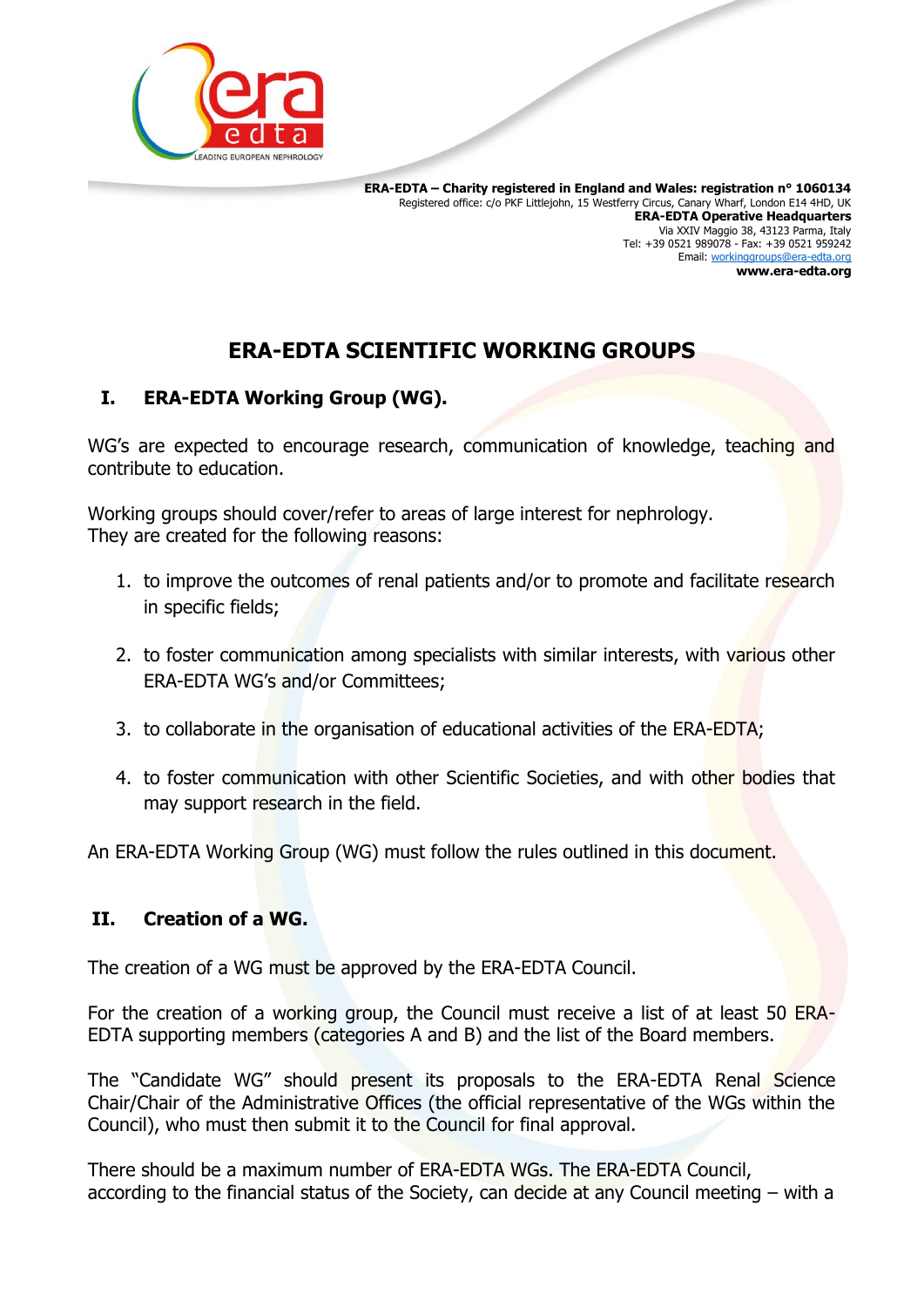

majority of 2/3 of the members present – to modify this number. Normally this number should be 8: only in exceptional cases, and for specific topics that are not covered by other existing WGs, a limited number of additional workgroups may be created. If and when this happens, the Council must provide a statement regarding this exception that will be then recorded in the Minutes of the Council meeting in which this is officially approved. Council can however decide to close and/or merge WGs at any time.

Each Working Group will have their own official logo.

# **III. Financial support.**

ERA-EDTA will provide secretarial support to all its WGs, furthermore, it will cover the expenses linked to at least one board meeting a year possibly during the annual ERA-EDTA Congress. The expenses covered will include: travel, accommodation and eventual registration for the Board Members; meeting room, AV equipment, catering (specific details regarding travel/accommodation can be found in the "*General Rules ERA-EDTA* [Committees](http://www.era-edta.org/2019_01_04%20_General_Rules_ERA-EDTA_Committees.pdf)").

The ERA-EDTA will also provide funds for specific initiatives (for example fellowships) linked to proposals submitted by the WGs: the ERA-EDTA Council will be in charge of deciding the nature of these initiatives.

The decision regarding which WG will receive the funds will be in the hands of the Council. ERA-EDTA's SAB (Scientific Advisory Board) will assist the ERA-EDTA Council in the evaluation process of the proposals. Proposals done in collaboration with other WGs and/or ERA-EDTA bodies will receive higher scores.

It will be the Council's responsibility to decide the amount allocated each year in the Association's budget for the WG activities.

Finally, ERA-EDTA will cover the expenses linked to the CME activity of the WGs that is part of the programme of the SEID (if any such meeting is organised): also in this case the Council will decide the CME programme based on the proposals submitted by the WGs. Proposals that include the collaboration of more WGs and/or ERA-EDTA Committees will receive a higher score. A specific committee (SEID Committee) will assist the Council in the evaluation process.

Any other kind of activity must be funded through other means  $(=$  sponsors).

If and when WGs receive support for their initiatives through sponsors, the money should be transferred to ERA-EDTA. ERA-EDTA will then earmark the amount so that it can be used by the WG for its activities (provided that the Council has approved them).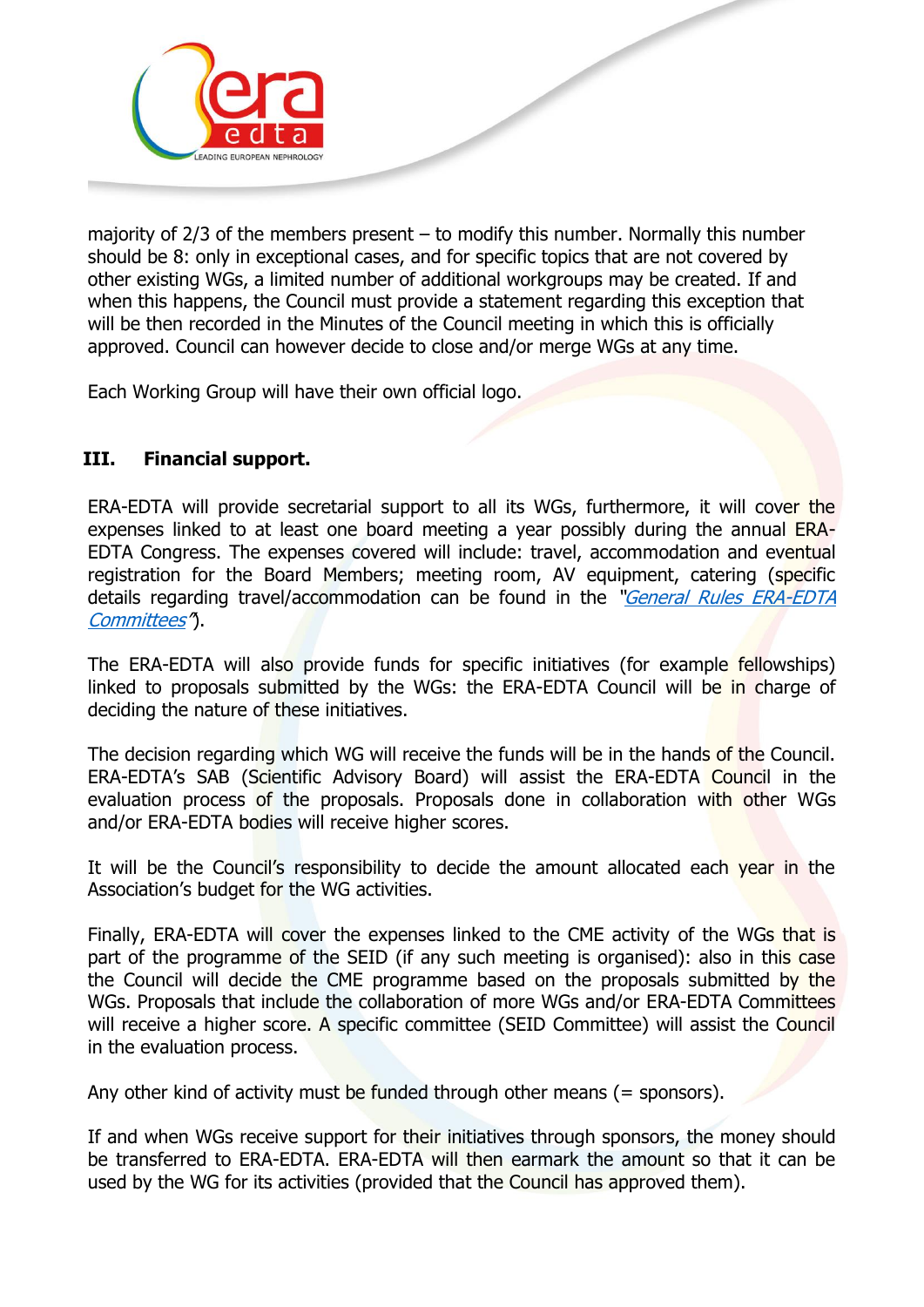

Sponsorship money can be transferred to future years if not spent in the year in which it is granted.

#### **IV. Composition and terms.**

The Working Group consists of a Chair, a Vice-Chair, board members and ordinary members.

#### **1. Chair.**

The Working Group is directed by the Chair. The Chair is proposed by the WG Board and nominated by the Council. He/she serves for 3 years and represents the Working Group with the Council. The Chair can be re-elected for another 3-year mandate. After the end of the tenure of office, the past Chair remains a member of the Working Group Board for maximum one other 3 year mandate, after this he/she can become an ordinary member of the Working Group.

During elections/voting held within the Board, in case of an equal number of votes, the Chair has the casting vote.

#### **2. Vice-chair.**

The Chair will propose the name of the Vice-Chair, who should be a Board member, and is elected by the Board. The Vice-Chair will assist the Chair in his/her duties and will also act as the Chair if the Chair cannot be present. Similar to the Chair, the term of the Vice-Chair is 3 years and he/she can be re-elected for another 3-year mandate. After the end of the tenure of office, the past Vice-Chair remains a Board member for maximum another 3 year mandate, after this he/she can become an ordinary member of the Working Group.

#### **3. Chair and vice-chair.**

The Chair, together with the Vice-Chair, are responsible for the scientific, educational and financial output of the Working Group. They are also responsible for the annual reports that must include a working plan and detailed list of costs and, if applicable, budget for future initiatives of the Working Groups; they must make sure that the Working Group follows the regulations outlined in this document and supervise the election procedure of the Board members, finally, they are responsible towards the Renal Science Chair/Chair of the Administrative Offices and the Administrative Coordinator with regard to the information necessary for the Annual Report.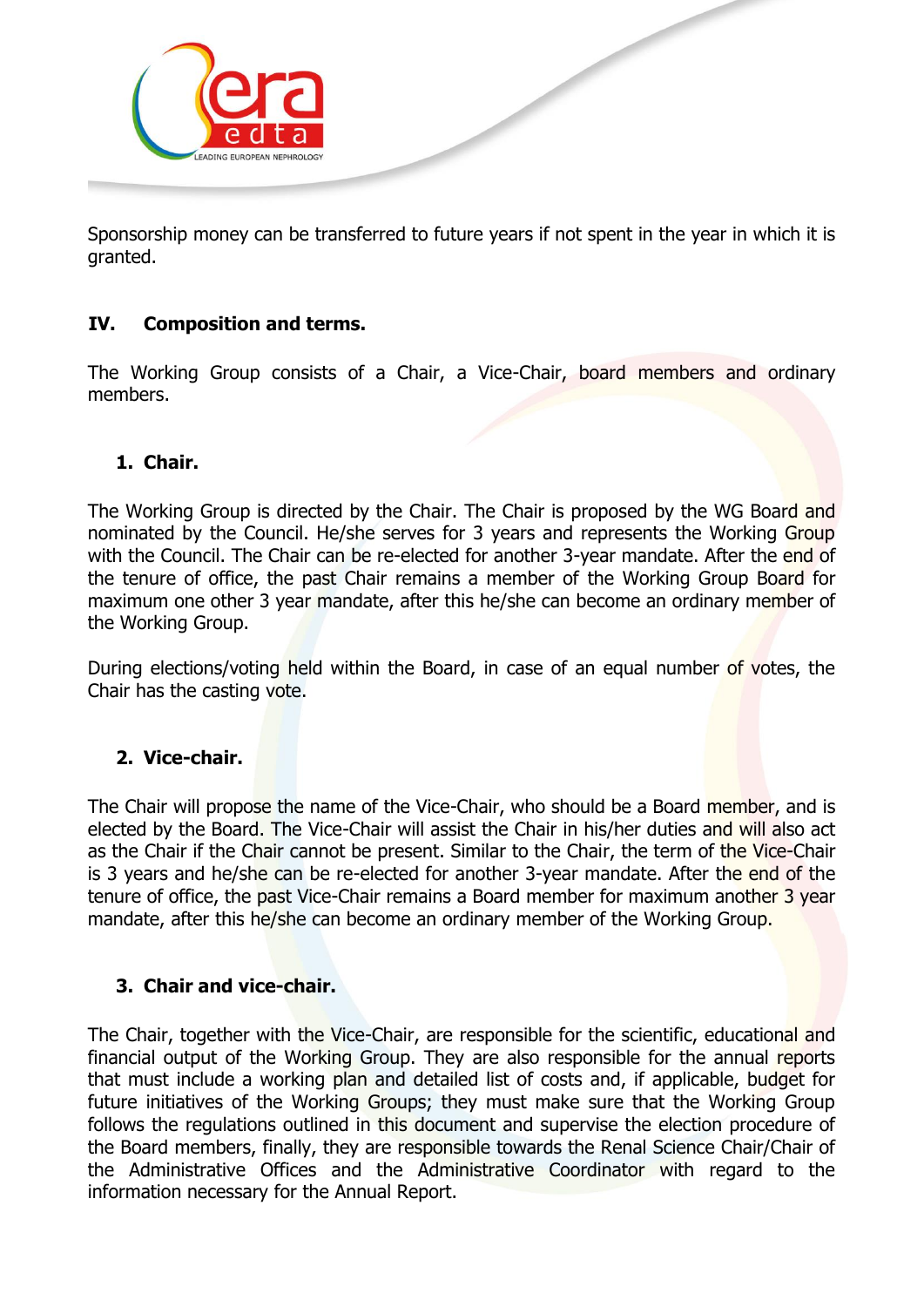

# **V. Secretarial assistance (Administrative Coordinator).**

The ERA-EDTA Headquarters will provide secretarial support to each Working Group. This will include taking care of the ordinary correspondence and assisting the Chair/Vice-Chair with any other kind of correspondence; up-dating the Working Group web-page according to the Chair/Vice-Chair's instructions; assisting with the newsletters of the WG and taking care of sending them; verifying the ERA-EDTA membership (categories A and B) of all the WG Board members, when applicable; organising the Board meetings and informing the Board members accordingly. He/she will also prepare the Minutes of the Board meetings, which must be approved by the Board members and sent to both the ERA-EDTA Secretary-Treasurer and the Renal Science Chair/Chair of the Administrative Offices.

The minutes should also be posted on the ERA-EDTA web-site, in a restricted and dedicated area for the WG, so that all the WG Board members can view them.

He/She must support the Chair and Vice-Chair with regard to assistance in preparing the eventual budgets and the costs for the annual reports; informing both about the regulations and assisting with the election procedure of the Board members.

## **VI. Board.**

#### **1. Composition.**

The board is composed by 7 to 10 members including the Chair and Vice-Chair.

All WG Board members, including the Chair and the Vice-Chair, must be ERA-EDTA Full members (categories A and B), exceptions are possible only for non-nephrologists; in this last case, however, the country of residence must be within Europe, Countries bordering Europe as well as the Mediterranean Sea.

Industry, or industry representatives/employees, cannot be a WG board member - please see below for more details regarding this specific matter:

a. Medical scientists - basic science scientists - technicians - engineers - employees leaders receiving salaries and/or payments done on a regular basis directly by industry and working directly for industry will not be involved, directly or indirectly, in any ERA EDTA WG, will not participate in WGs' meetings, production of papers and/or written recommendations;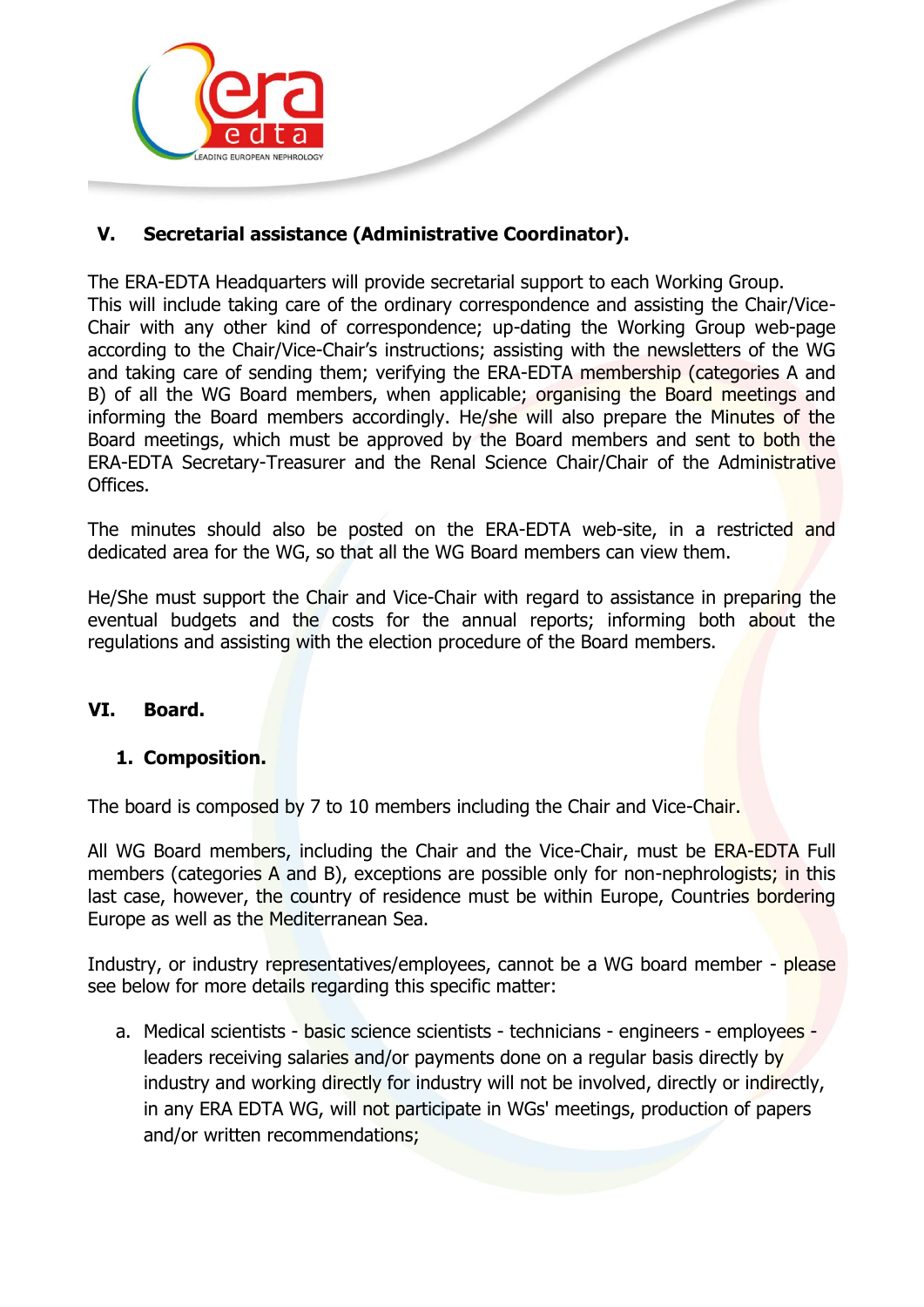

b. Any person receiving a salary (or part of his/her salary) or a regular payment from a company as a result of the company having purchased the property of the medical centre or University where this person works, and who is active as a professional specialist physician or who is directly involved in patients' treatments may participate in the ERA-EDTA WGs. However, they will not be involved in the WGs' activities which may be affected or influenced, directly or indirectly, by their personal professional industry dependent work.

# **2. Election and rotation.**

From the fourth year of the existence of the WG onwards, new Board members will be elected by the current Board members. To be eligible for the Board a member must have been an ordinary member of the WG for at least 2 years (or from its creation) or have a proven track record of relevant scientific expertise that would justify his/her being part of the board; he/she must also be an active ERA-EDTA Full member (categories A and B): exceptions to this last rule can only be made for non-nephrologists. Elections will be held during a WG Board meeting, whether in person, teleconference or email.

If a Board member leaves the Board before ending his/her term, the other Board members will elect his/her replacement. The newly elected Board member will then follow the normal term rotation.

Notice of any Board vacancy must be announced to all WG members and the ERA-EDTA contacts via the Society's newsletters and social media at least two months prior to the election date. This will be done by the WG Administrative Coordinator, under the supervision of the Chair/Vice-Chair.

Candidates for Board membership must send their application to the WG Vice-Chair, as well as supporting letters from two WG members (ordinary or Board) within the given deadline. The Administrative Coordinator will be in charge of verifying the eligibility of the candidates and informing the Board members at least 2 weeks prior to the meeting in which the election will take place. A special template must be used to submit candidatures [\(www.era-edta.org/2019\\_01\\_03\\_Working\\_Groups\\_Template\\_Candidate\\_Board.docx\)](www.era-edta.org/2019_01_03_Working_Groups_Template_Candidate_Board.docx).

## **3. Confirmation and notification of new Board members.**

The Board of WGs must be confirmed by the Council. After the Council's confirmation, the Chair of the WG will receive an official notification from the Renal Science Chair/Chair of the Administrative Offices; the WG Chair will then inform the single Board Members of their official Council acceptance.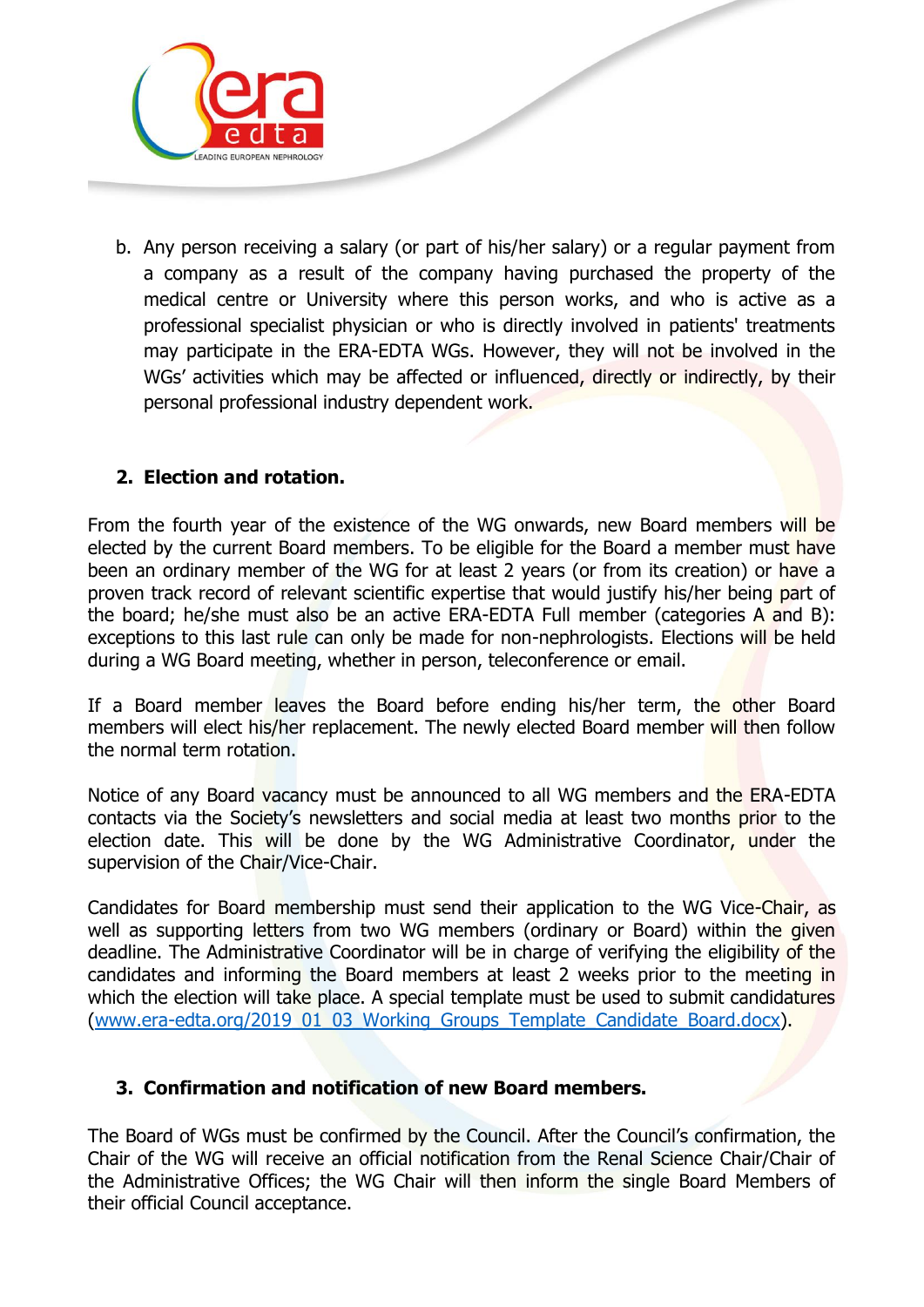

#### **4. Terms.**

The term of Ordinary Board Members is 3 years that can be renewed for a second 3 year term.

No member can remain on the Board for more than 9 consecutive years. When a Board member ends his/her term, a minimum break of at least 3 years is required before he/she can be re-elected as a Board member.

## **5. Transitional norm regarding the terms of the board.**

Only for the first elections, in order to make sure that not all the WG Board members leave at the same time, 1/3 of the originally elected Board members must leave after the completion of their  $3^{rd}$  year within the Board; another 1/3 after their  $4^{th}$  year and, the remaining 1/3 after their 5<sup>th</sup> year of service on the Board (this rule does not apply to the Chair or the Vice-Chair). After this period the normal rotation of the board members will be applied. Each time Board members leave the Board, newly elected members can replace them.

The decision on who should leave the board should preferably be done by the Board members who wish to leave, however, in case of problems, the Board will vote on who will have to leave the Board upon a proposal with a list of names prepared by the Chair and Vice-Chair.

#### **VII. Various.**

- 1. All WG Board members must fill in the DoI online and keep it regularly up-dated. This is especially important for those WGs in which industry is already very heavily present and/or for which it has a high interest. It is essential that ERA-EDTA's WGs are absolutely independent from industry and, therefore, the Council can, at any time, decide to substitute or change Board members or modify/cancel any other report/activity of the WG if this is in the best interest of the Society;
- 2. If a person is already a Board member of a current WG, he/she cannot send his/her candidature to become a Board member in another WG, unless his/her term is ending in the prior WG. This rule however is not valid for the creation of the Board of new WGs;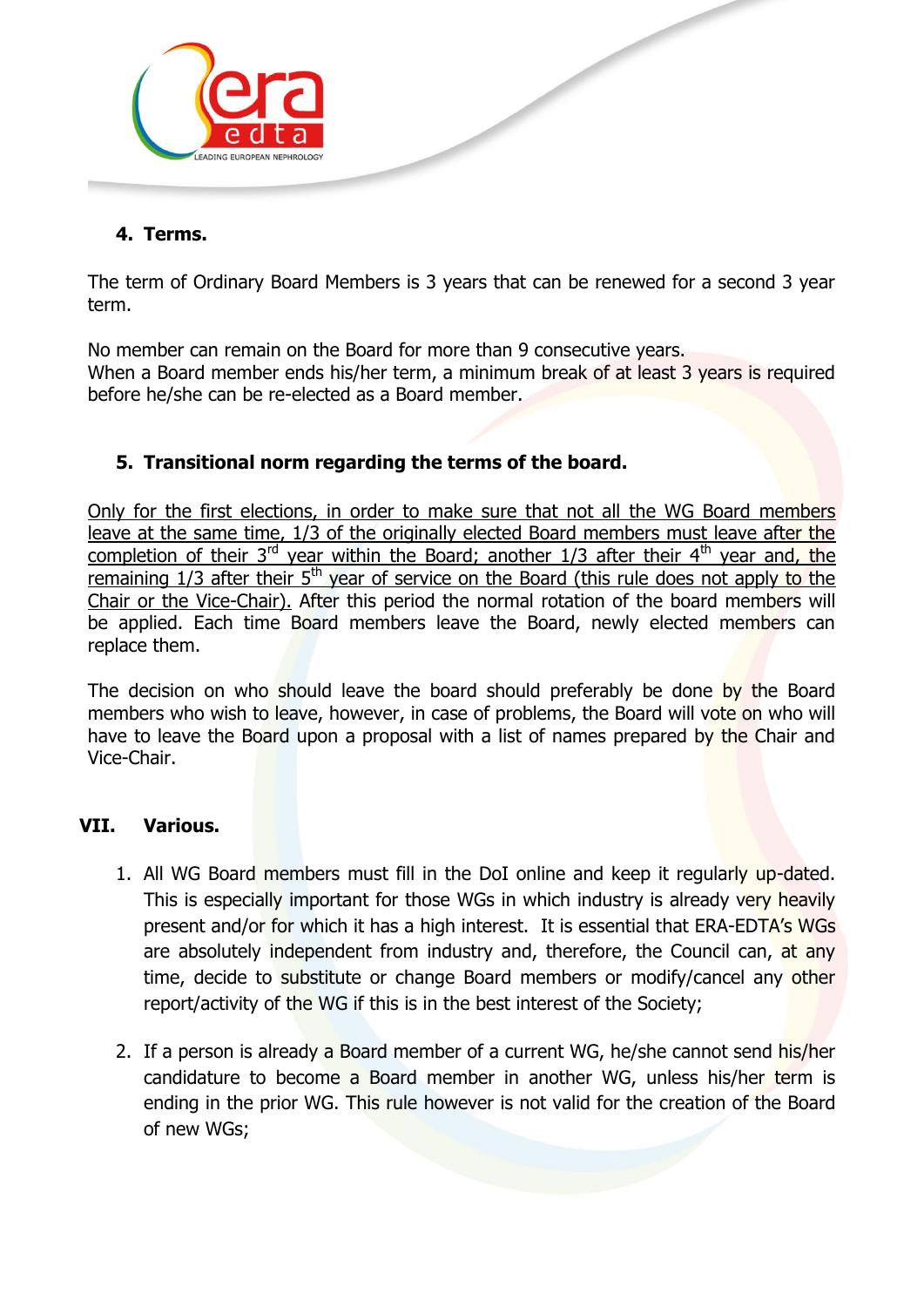

- 3. A Board member who does not actively participate in the WG activities can be asked to resign from the Board: a vote of the WG Board must however be done for this to become effective;
- 4. Keeping in mind the requirements mentioned above, if possible, a balanced geographical representation of the Board members should also be taken into consideration when the members are appointed;
- 5. Only the Chairs and Vice-Chairs of the WGs will receive a diploma (signed by the ERA-EDTA President and ERA-EDTA Secretary-Treasurer) upon ending their term. The diploma will be prepared by the Administrative Coordinator and will be given to the person ending his/her term by the Chair or the Chair-Elect at the first possible face-to-face Board meeting. If this is not possible, the diplomas can also be sent by post;
- 6. If deemed essential for the WG it is possible to have "external consultants" to the Board. A secret vote must be cast by the Board members before this exception can be considered valid. External consultants have no vote within the Board. "External consultants" however cannot be industry representatives or employees;
- 7. All Working Groups are strongly encouraged to include women and young members in their respective Boards;

## **VIII. The function of the WG Board members and Board meeting.**

The duties of the Board members include:

- 1. Appointing the Chair;
- 2. Advancing proposals for the scientific and educational activities of the WG.

## **1. Board Meetings.**

a. The Board will meet once a year, while most of interaction will take place by various means of telecommunication. Normally at the annual ERA-EDTA Congress a Board meeting will take place. If possible, another annual WG meeting focusing on educational themes and on research proposals will be organised. In this last case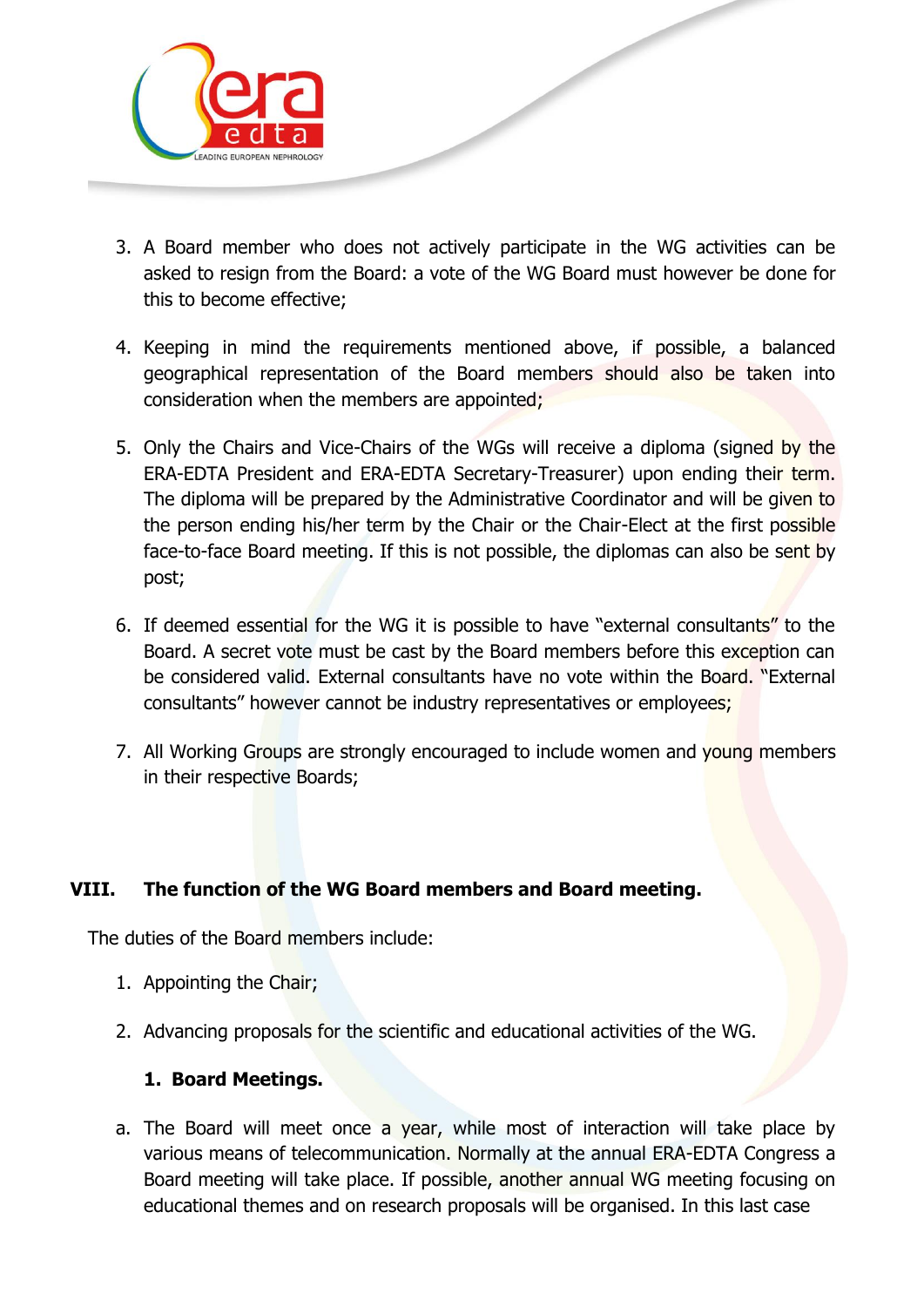

the costs will be taken from the eventual budget of the WGs, thus funds coming from sponsors;

- b. If a Board meeting is scheduled to take place during the ERA-EDTA Annual Congress, any ERA-EDTA Council member can participate in this meeting, upon request to the WG Chair, as an observer;
- c. Normally each WG that organises a board meeting during the annual ERA-EDTA Congress will receive a meeting room. The meeting rooms will be allocated on a first come, first serve basis: ERA-EDTA cannot therefore guarantee the exact date/time slot requested by the WG (specific details regarding this matter can be found in the "[General Rules ERA-EDTA Committees](http://www.era-edta.org/2019_01_04%20_General_Rules_ERA-EDTA_Committees.pdf)");
- d. Board meetings (not linked to ERA-EDTA events) and teleconferences can be organised exclusively using the WG individual funds (if any) thus using support coming from third parties.

## **2. Reimbursement policy for Board members attending a Board meeting.**

For the rules regarding the reimbursement policy for WG Board Members who participate in the face-to-face Board meeting organised at the time of the annual ERA-EDTA Congress (if any is organized) one must refer to the "*[General Rules ERA-EDTA Committees](http://www.era-edta.org/2019_01_04%20_General_Rules_ERA-EDTA_Committees.pdf)*".

If the WG wishes to cover the costs of other quests that are not Board members, this can still be done, but, in this case, the costs will be taken from the eventual budget of the WGs, thus funds coming from sponsors.

## **3. External funding.**

External funding raised by the WG must be used for scientific and educational activities approved by the ERA-EDTA Council.

## **IX. WG ordinary members.**

Ordinary WG members must be persons with a proven interest in the research area covered by the WG.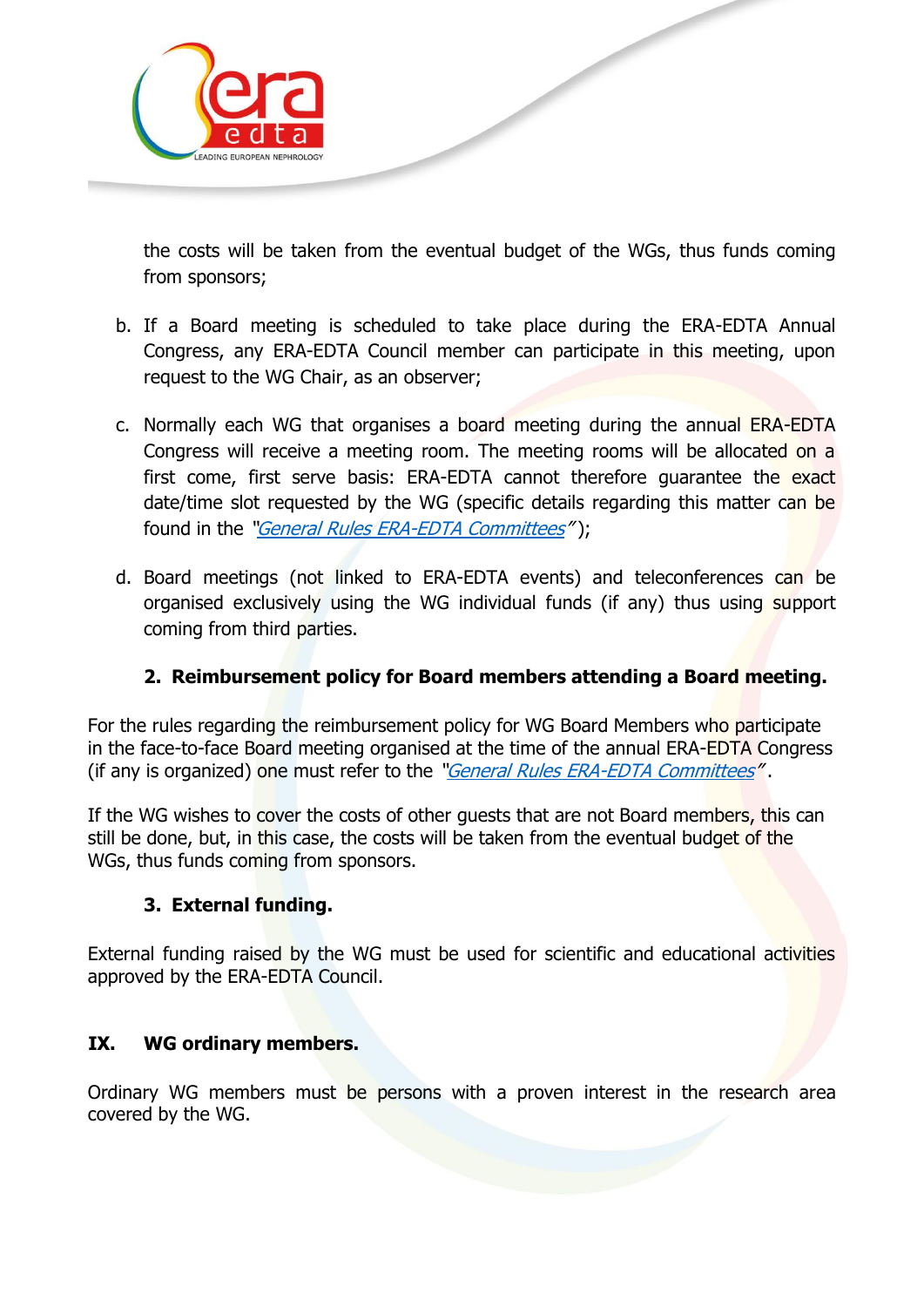

Submission for WG membership should be addressed to the Chair of the WG, but will be processed by the Administrative Coordinator (under the supervision of the Chair/Vice-Chair).

After three years a WG Ordinary member will be asked to confirm if he/she still wishes to be part of the WG.

# **X. Reports and approval by council of WG activity.**

When a new WG is formed, a mission statement and a three years project should be presented. After three years the Council should judge the fulfilment of the three year plan. Opinion from the SAB and any other body that the ERA-EDTA Council feels useful are possible and may be used for the final judgment by the Council. The report of the end of the three year WG activity should be presented to Council by the Chair of the WG.

The WG should present an annual report (to the Fall Council via the Renal Science Chair/Chair of the Administrative Offices). The WG's progress should normally be revised every three years by the ERA EDTA Council. In any case the Council can decide, after the presentation of each annual report, to close a WG: for this to happen a simple majority vote is required. The template to be used for this annual report can be found here: [www.era-edta.org/2019\\_01\\_03\\_WGs\\_Annual\\_Report\\_Template.docx](http://www.era-edta.org/2019_01_03_WGs_Annual_Report_Template.docx) .

Participation by WG representatives in the ERA-EDTA Council will follow the **following** indication:

- 1. Fall Council: Chairs of new WGs must be invited to present their first report and the Chairs of current WGs presenting their three-year report;
- 2. any Council: Chairs of new and old WG can be invited only if necessary.

## **XI. Official WG Scientific and educational output.**

WGs will produce as part of their objectives documents and articles. For certain types of documents, the ones that wish to give an "official view" on behalf of the WG, that is indeed also representing the Society, collaboration with ERBP is essential to obtain a coordinated output of scientific guidance, whilst safeguarding the individual freedom of opinion of each of the WG, and, at the same time, avoiding that potentially conflicting messages are produced.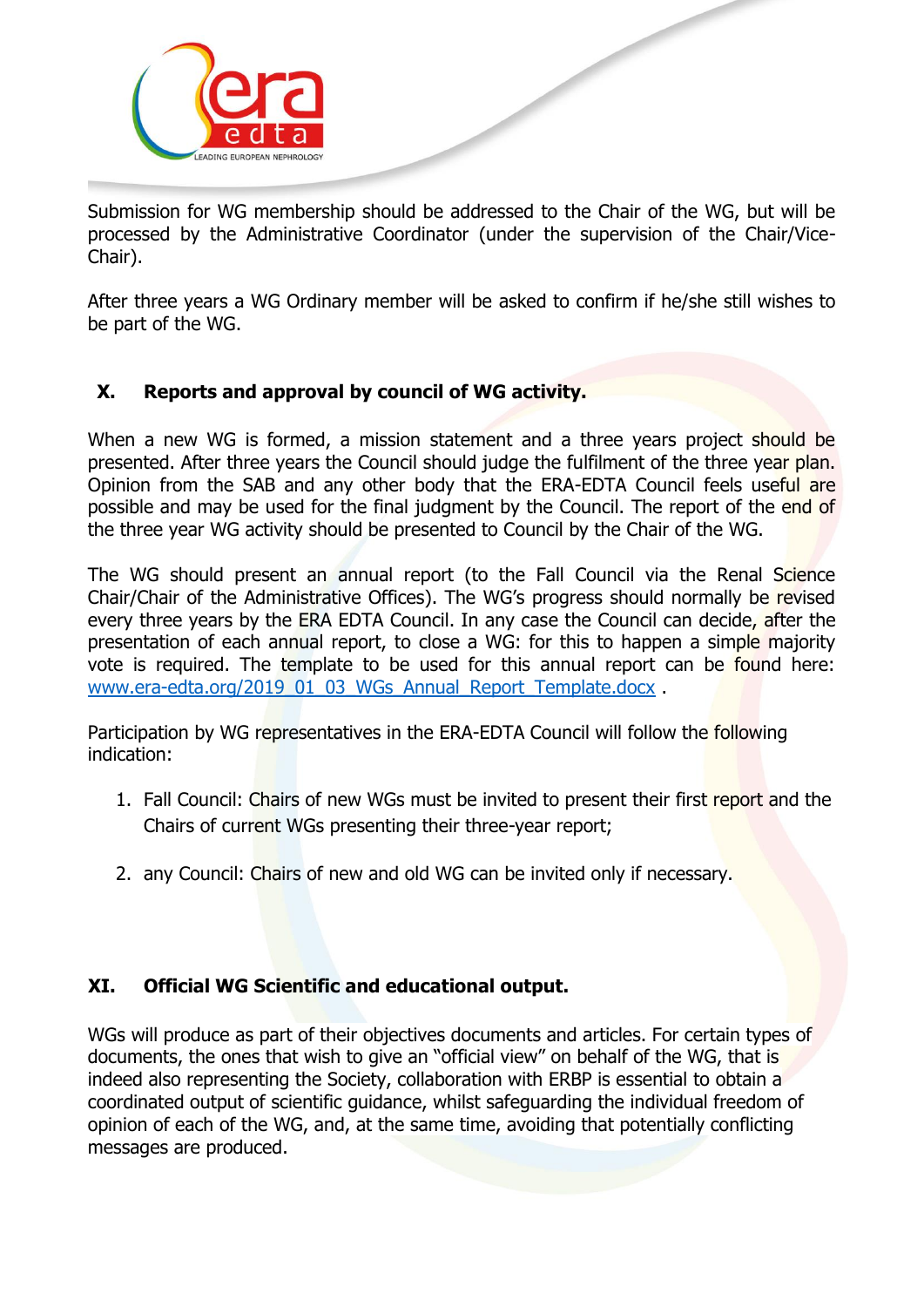

Below are some examples of WGs documents and how these should be addressed:

# **1. A true "guidance" document/systematic review**

This type of document provides guidance on the management of a certain condition. The guidance is provided in separate statements.

This type of documents should only be produced according to the highest standards of evidence based medicine and guideline production, as described in the following methods paper (Nagler et al, NDT 2013. [European Renal Best Practice \(ERBP\) Guideline](http://www.ncbi.nlm.nih.gov/pubmed/24081866)  [development methodology: towards](http://www.ncbi.nlm.nih.gov/pubmed/24081866) the best possible guidelines.)

In practice this implies a close collaboration with and support from the MST (Methods Support Team), and publications of this type should always be reviewed and endorsed by ERBP. The final document should include, in the list of authors, the name(s) of the MST member(s) involved.

## **2. A narrative review document**

This type of document contains opinions based on literature data, but without a true systematic literature search being done. For this type of documents, it should be avoided that they create an impression of providing guidance, e.g. by providing separate statements. They should be clearly marked as narrative reviews.

Preferentially, these documents should be reviewed by the MST of ERBP to ensure methodological quality, but this is not a prerequisite as long as the previous points are taken into account.

## **3. A document presenting own original research done by the working group**

This type of document describes original scientific content as produced by the collaborative effort of the working group. Although these documents clearly mention the working group and are thus linked to the society, they merely describe facts and observations from scientific research, and thus do not represent an "official viewpoint" of the society. The MST of ERBP can provide methodological advice when requested (for clinical/epidemiological studies), but this is not necessary nor mandatory.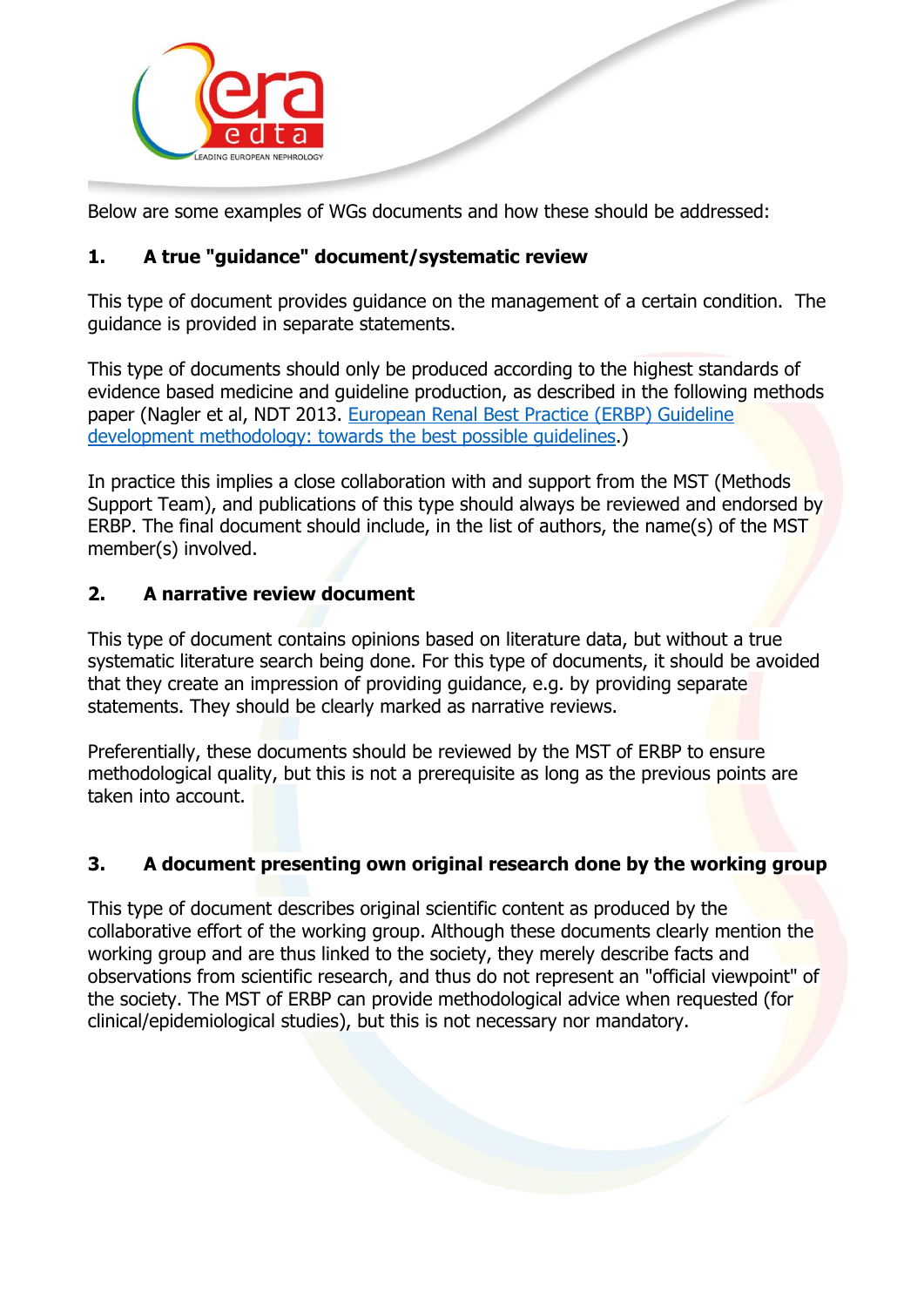

#### **4. Documents produced by members of the working group, on topics relating to the working group, but as "private" persons (so not referring to the working group)**

This type of documents do not represent an official viewpoint of the ERA-EDTA, and there is thus no role for ERBP. This type of documents are srictu sensu no "working group" documents.

Any publication or report of the WG should, preferably, be submitted to one of the ERA-EDTA official journals; furthermore all publications, or scientific/educational events organised by the WG must clearly mention the fact that the WG is indeed a WG of ERA-EDTA. The sentence approved by Council related to this matter is: "This article (to be adapted accordingly) was written by (to be adapted accordingly) on behalf of (insert name of the WG) which is an official body of the ERA-EDTA (European Renal Association – European Dialysis and Transplant Association)."

All WGs can present their work at other national/international meetings, they must however clearly always highlight that they are an ERA-EDTA WG for visibility reasons. If however they wish to be part of an official ERA-EDTA session, held at an event that is NOT organised by ERA-EDTA, then they must send their request directly to the ERA-EDTA Council via the President.

In the event that WGs organise additional educational activities, the costs will be taken from the eventual budget of the WGs, thus funds coming from sponsors. Educational meetings shall be preferably organised in collaboration with other ERA-EDTA committees/bodies.

At least 25% of the speakers should be women; it is highly advisable to include young speakers in the programme, furthermore, regarding nephrological topics, it is recommended to invite speakers who are ERA-EDTA members (cat A. and B.). The Council will be in charge of evaluating the quality of the CME activity based on the following items:

- a. Scientific programme;
- b. Faculty;
- c. Number of participants, age range and country of practice;
- d. Type (basic, clinical and basic/clinical);
- e. Topic (more general/more specialised);
- f. Relevance of the topic;
- g. Educational value.